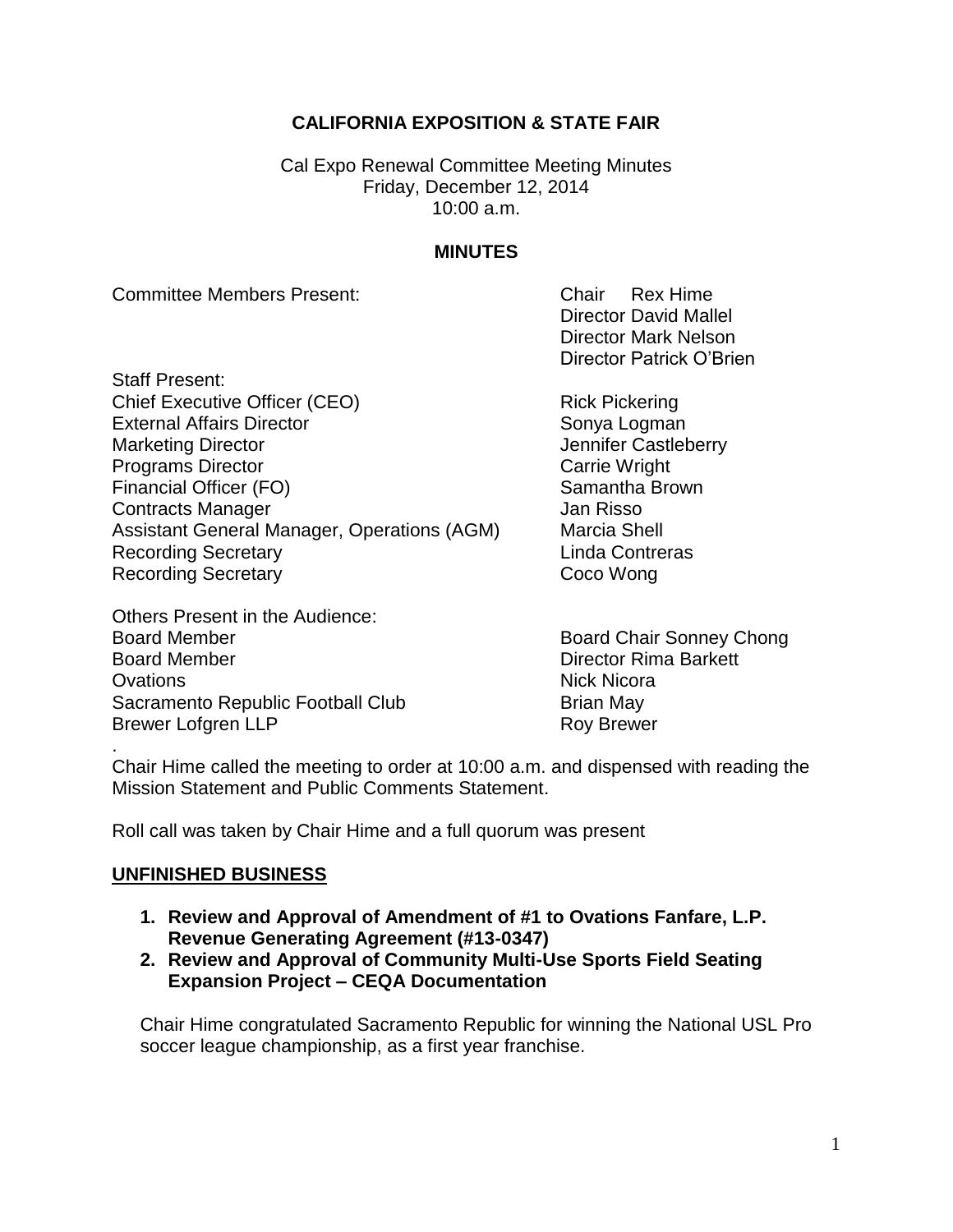CEO Pickering reviewed the proposed Amendment #1 to Ovations Fanfare, L.P. Agreement and the CEQA documents included in the Board Packet.

CEO Pickering reported that the proposed Amendment #1 to the master agreement with Ovations would allow for the addition of up to a total of 12,000 seats. The number of additional seats is estimated based on preliminary designs. The final total will depend on site lines, ingress and egress, seat widths, etc.

CEO Pickering reported the base rent for the Multi-Use Sports Facility will increase from \$75,000 on an annual basis to \$100,000. Sac Republic and Ovations are on a very strict timeline as four more teams have been added to the league in 2015, which will move the USL season start date from April to March.

CEO Pickering noted the need to reconfigure the area between Bonney Field and Expo Center to enhance pedestrian flow to accommodate sponsorship mobile tours. These tours generate approximately \$50,000 in sponsorship revenue for Cal Expo. Ovations agreed to ensure pedestrian flow during the annual State Fair would be adequately addressed with the contemplated larger foot print. While this enhanced pedestrian flow is outside of the lease-hold footprint, Ovations has agreed to solely bare the cost of recounts improvements.

CEO Pickering noted that the approximate CEQA documents had been filed for the required time period. No comments or protests were received.

Chair Hime asked for Public Comments. There were none.

## **Motion:**

It was moved by Director O'Brien and seconded by Director Mallel to recommend to the Board for Approval Amendment #1 to Ovations Fanfare, L.P. Revenue Generating Agreement and to approve the Community Multi-Use Sports Field Seating Expansion project-CEQA Documentation and Project. **All in favor, motion carried unanimously.**

## **3. Update on Cal Expo Renewal Components and Consideration of a draft Request for Qualifications (RFQ)**

CEO Pickering noted that Cal Expo Renewal has been actively taking place on a variety fronts, and distributed a document which summarizes a number of recent renewal efforts at Cal Expo. He noted that Bonney Field has been part of renewal efforts by creating a public amenity that serves the community and generates new revenues. Changing the State Fair's marketing efforts to focus on the Blue Ribbon campaign has been part of our renewal efforts. Expanding our community service and social media presence has been part of our renewal efforts.

One of the key components of renewal that the Committee has been focused on is to explore how land at Cal Expo might be used to generate increased revenues